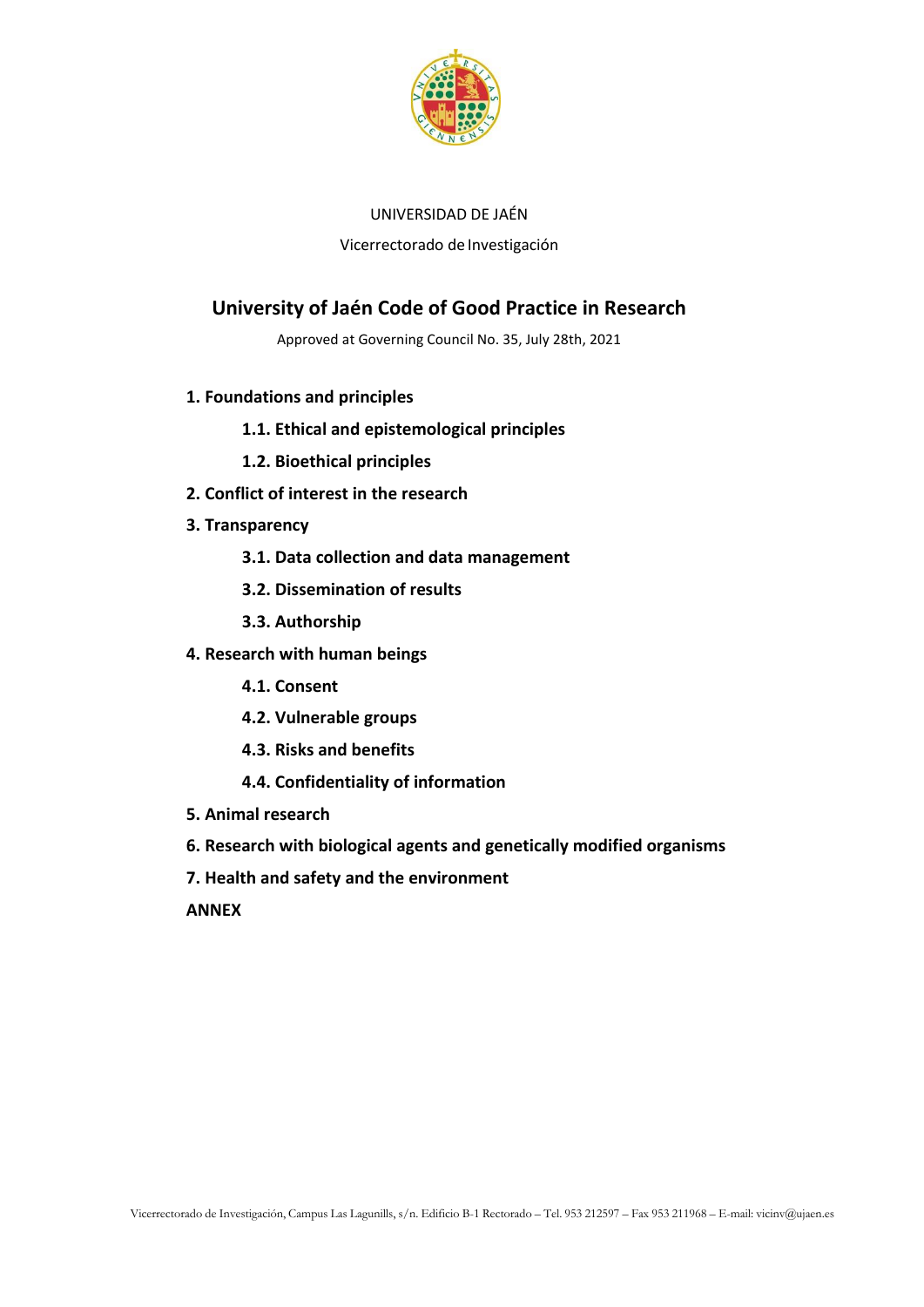### **1. FOUNDATIONS AND PRINCIPLES**

As a product of collective intelligence, science is a social activity that requires ethically based goals and norms. Scientific research is currently the main source of the social legitimation of truth and, at the same time, the first productive force. This double link with truth and utility gives scientific research a force full of opportunities, but it also implies risks and conflicts. Therefore, any science must be provided with practices, purposes, principles and ethical standards that regulate the work of the research community. This ethical code of good practice in scientific research has two main objectives:

1. To protect the quality, veracity and honesty of the scientific research carried out at the University of Jaén.

2. To protect the bioethical rights and obligations of people, animals and the environment during the development of scientific research at the University of Jaén.

### **Objective and mission:**

To establish a code of good practice in research for researchers at the University of Jaén.

**Scope:**

All research or teaching activities carried out by staff at the University of Jaén.

### **1.1. ETHICAL AND EPISTEMOLOGICAL PRINCIPLES**

Epistemological and ethical principles inform the criteria of veracity and quality that allow good practice in research to be achieved. Research carried out at the University of Jaén must abide by these principles.

### **Legality**

Any research carried out at the University of Jaén must not contravene the laws of the state, the European Union or international laws applicable in Spain.

### **Honesty**

Scientific research carried out at the University of Jaén will be in accordance with the criteria and ethical standards accepted in the scientific community and will avoid incurring any type of bias that intentionally distorts research results. Any deviant use of the research, such as falsification or fabrication of data, its abusive interpretation or plagiarism, must be avoided.

### **Transparency**

Scientific activity is cooperative in nature and therefore requires transparency and publicity. Scientific information generated at the University of Jaén must be public and made available to the scientific community and society, with the sole limitation of restrictions imposed by law. The University of Jaén will promote the use of open-access publications and free programming languages.

### **Traceability**

The public availability of research must also guarantee its traceability. The purpose of traceability is that each set of data or information can be verified by external observers. To this end, the registration of research projects in a public registry from the initial phases (formulation of hypotheses) to the final results is highly recommended.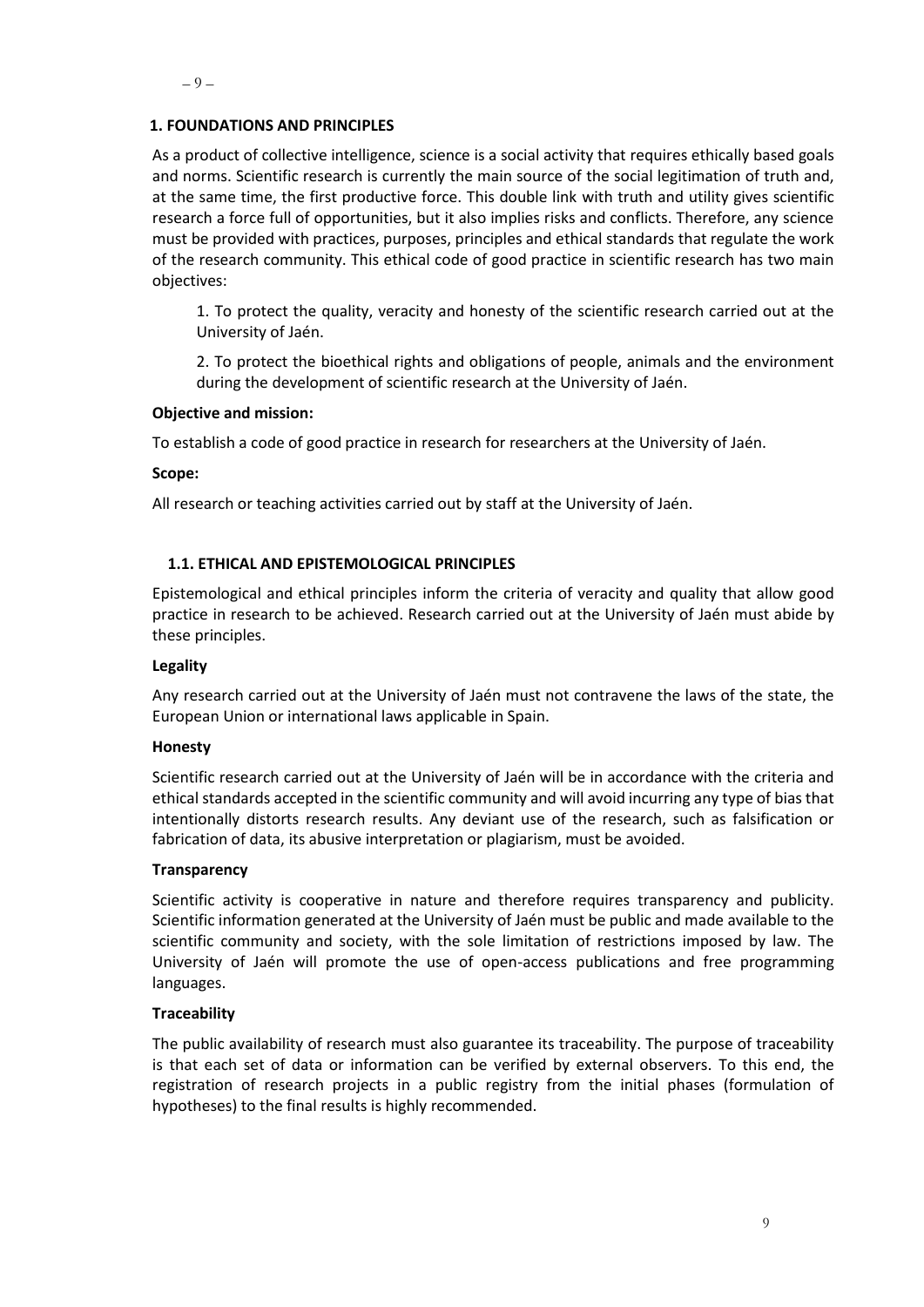```
-10–
Rigor
```
Researchers at the University of Jaén must be guided by the optimum quality standards within their respective disciplines. At all times such standards must include the following methodological criteria: precise formulation and control of hypotheses, parsimony, reflective balance, adequate design of experiments and efficient management of the available means.

# **Responsibility**

Researchers at the University of Jaén must guarantee that their research meets ethical, legal, programmatic and contractual requirements established in the research protocol or research calls, or in agreements established with stakeholders.

# **Gender and age balance**

In research with humans, especially in clinical trials, it is recommended that a balanced representation be attained in terms of gender and age whenever the object of the research allows and requires it.

The promotion of gender and age balance in the leadership of the research structures will also be ensured, whenever possible, through rotation of the management positions within such structures.

Women's leadership of research projects will be promoted in order to strengthen and consolidate their academic career. Similarly, women's direction or co-direction of doctoral theses and R&D projects at any level (international, national or regional) will be supported and promoted.

# **1.2. BIOETHICAL PRINCIPLES**

Bioethical principles are prescriptions and ethical standards that guide research to safeguard the rights of people involved in such research. The University of Jaén undertakes to respect, protect and guarantee these rights in scientific research.

# **Autonomy and voluntariness**

All persons involved in research carried out at the University of Jaén must consent explicitly and without coercion to their willingness to participate in such research.

# **Justice**

Research carried out at the University of Jaén cannot have as its purpose, means or result unfair or unjustified discrimination based on age, gender, sexual orientation, social class, income, or functional or ethnic diversity.

# **Beneficence**

Research carried out at the University of Jaén must have as its goal the acquisition of new knowledge, seeking the autonomy, well-being and health of people and the environment.

# **No maleficence**

No research carried out at the University of Jaén should be aimed at harming the well-being or health of people or be aimed at the deterioration of the environment.

# **Prudence**

In the event of a high level of uncertainty pertaining to the risks and potential benefits of a given technology or research, the burden of proof will fall on the researchers responsible for the research. In applying the principle of prudence, the full range of available alternatives, including no action, must be evaluated.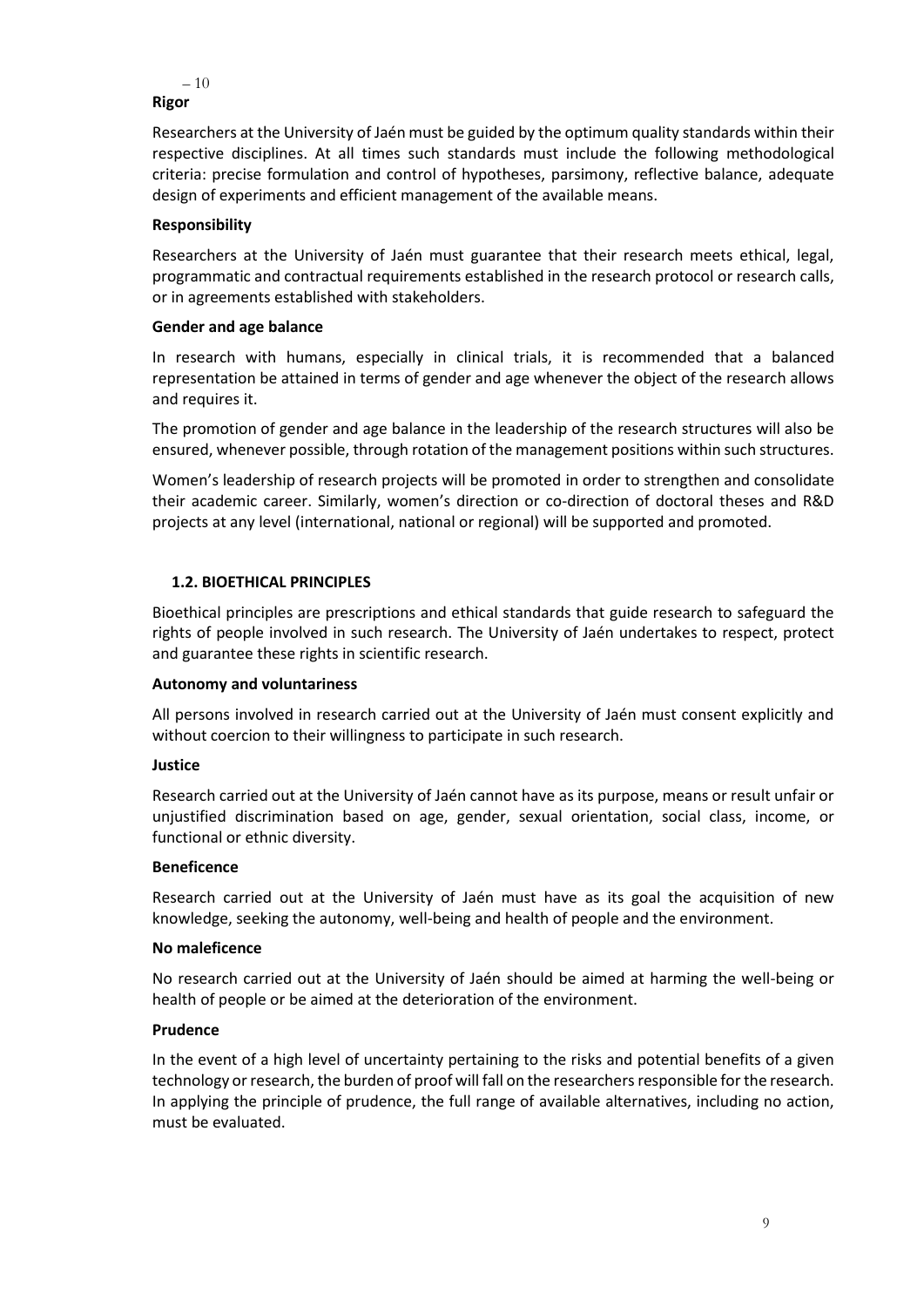### – 11 – **Sustainability**

Research carried out at the University of Jaén must be respectful of ecological balance and be oriented towards promoting efficiency and environmental sustainability, avoiding and minimizing negative impacts on the environment.

# **2. CONFLICT OF INTEREST IN THE RESEARCH**

Research integrity and credibility rests on the integrity of the research staff. Trust and credibility in the researcher may be questioned when society and the scientific community perceive the existence of interests other than those of the research itself. A conflict of interest is a situation in which the judgement of the researcher regarding his or her primary interest (the integrity of the research) may be influenced by a secondary interest, generally of an economic or personal nature, which may alter his or her objectivity and distort good scientific practice. However, the existence of a potential conflict of interest does not in itself mean that the results or findings of an investigation are biased or lead to incorrect conclusions, but only that this is a possibility. The existence of a possible conflict of interest is not reprehensible in itself, as long as it is not hidden, and as long as its existence is reported and appropriate measures are taken.

Good scientific practice recommends that researchers at the University of Jaén who face a potential conflict of interest make a formal declaration of their interests, which is known as a declaration of conflict of interest. This statement must appear throughout the research process, from the project protocol to the resulting scientific publications. Diverse national and international legal provisions regulate the conflict of interest (see Annex).

# **3. TRANSPARENCY**

# **3.1. Data collection and data management**

It is recommended that research protocols, as well as data and research results (including preliminary data, negative, unexpected or discordant results), be kept by the research staff and/or the institution for an adequate period of time (not less than 5 years). The preservation of the data must be done in a secure manner; if they are electronically stored, backups must be made. When the data contain personal information, their collection and preservation must be done in accordance with the Data Protection Law (see Annex).

# **3.2. Dissemination of results**

A primary objective of any research must be the dissemination of its results and findings in a way that they may contribute to scientific knowledge and social benefits. Researchers at the University of Jaén must manage the publication of the results and conclusions of any research in a complete, honest, transparent and precise manner. This also implies communicating the negative or discordant results with the initial hypotheses. The research staff of the University of Jaén must be prudent in the interpretation and dissemination of results, avoiding overvaluations that could confuse or create misunderstandings or false expectations in society.

Once the research has been completed, the complete publication of results should be done as soon as possible, especially when the research received public funding. Exceptions can be considered when part of the results require restriction or protection related to intellectual property or patent.

Research results can be disseminated through scientific meetings (workshops, conferences or congresses) and/or through the publication of articles in specialized and reputed scientific media (indexed journals, books, monographs, etc.). Additionally, diverse options of online publication formats have become an option in recent years (e.g. blogs, repositories). The dissemination of results in several of these formats can be considered as good practice or as redundant publication depending on the field of knowledge or the scientific discipline.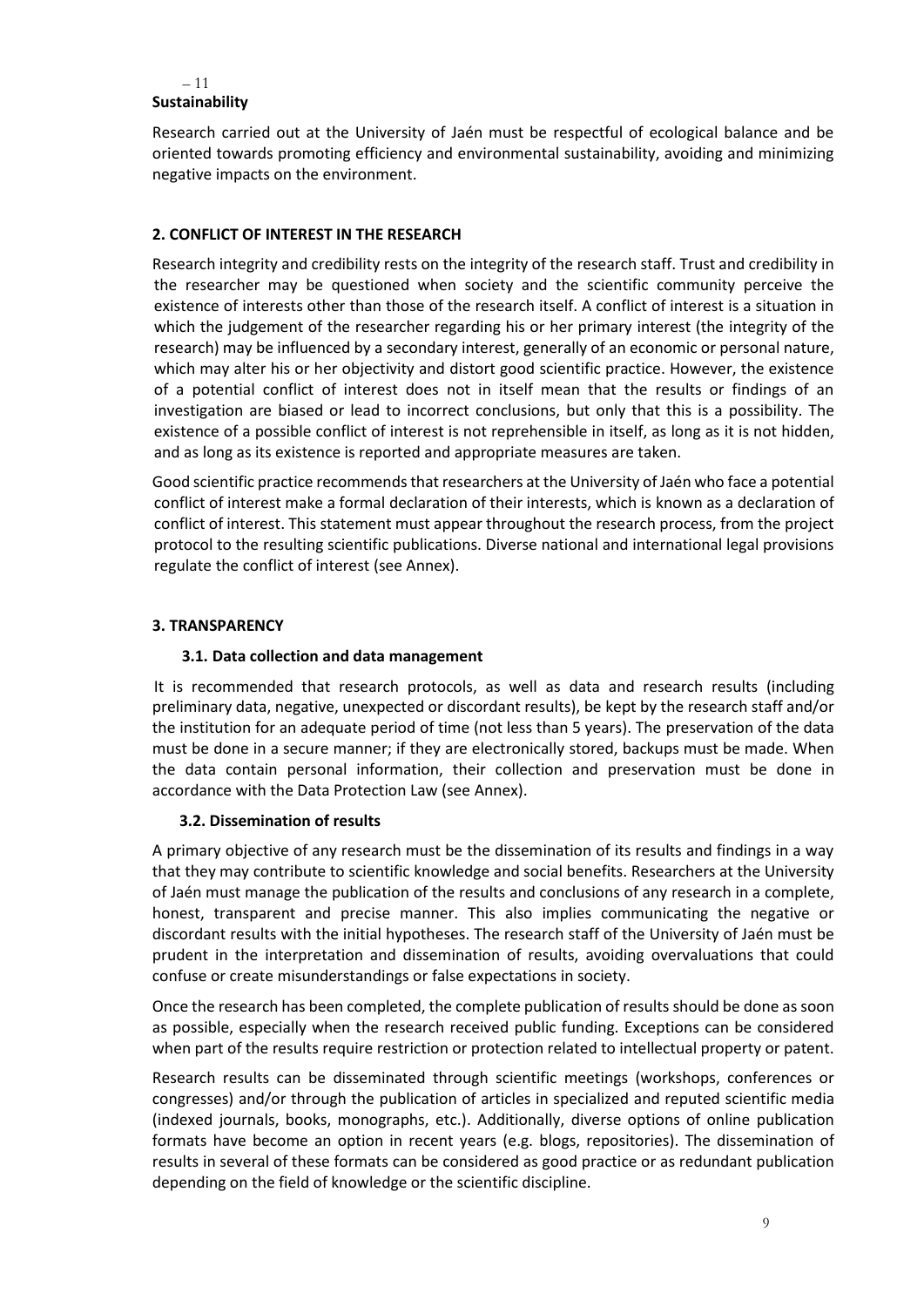#### – 12

– There is growing agreement among the scientific community about the convenience of publishing research results in open-access journals as a way of guaranteeing accessibility to the knowledge generated, provided that such journals are scientifically acknowledged and reputed.

# **3.3 Authorship**

The rules of good scientific practice state that in order to partake of the authorship in the dissemination of research results, researchers must meet the following set of requirements:

- a) Have made a substantial contribution to the conceptualization and design of the research and/or to data collection and/or to data analysis and interpretation.
- b) Have contributed to the writing and/or revision of the manuscript or the research report.
- c) Are able to present in detail the personal contribution to the research and discuss the main aspects of the whole study.

All researchers who have participated sufficiently in the development of the research project must appear as authors; the order of authorship must be agreed within the research team, in accordance with the usual guidelines within each field of knowledge or scientific discipline. Other people whose contribution does not meet the authorship criteria should not appear as authors (in this case they can be recognized in the acknowledgments section of the publication). It is recommended that people who are going to be cited in the acknowledgments section be informed and their permission obtained.

In the dissemination of their research results, authors must state their institutional affiliation, in this case the University of Jaén (according to the 2014 Resolution on normalization of institutional affiliation in publications whose authorship is associated with people from the University of Jaén) and other institutions in the event of multiple affiliation.

The University of Jaén adheres to ORCID (Open Researcher and Contributor ID) as a standard for the international identification of researchers, so it is recommended that the ORCID ID be added to all scientific contributions made by research staff of the university.

### **4. RESEARCH WITH HUMAN BEINGS**

# **4.1 Consent**

In all research carried out at the University of Jaén in which human beings are involved, participants must be informed of the objectives, the methods to be used and the possible risks or inconvenience that may arise from their participation, before starting the research. Participants must also be informed of any other aspect that could be relevant when making the decision to participate.

The information provided must be included as part of a communication process with the participants. Therefore, it must be clear and concise. It must also be proportional to the complexity of the procedure and sufficiently adapted to participants' characteristics such as educational level.

The information must also make a clear statement about the voluntary participation as well as the participants' right to refrain from participating in the research and to withdraw at any time without any consequence.

Consent must be documented, preferably through a written document. In some cases, verbal consent may be given if witnessed by a third person. If the person does not have the capacity to understand and retain the relevant information about the research, any means of consent will not be valid.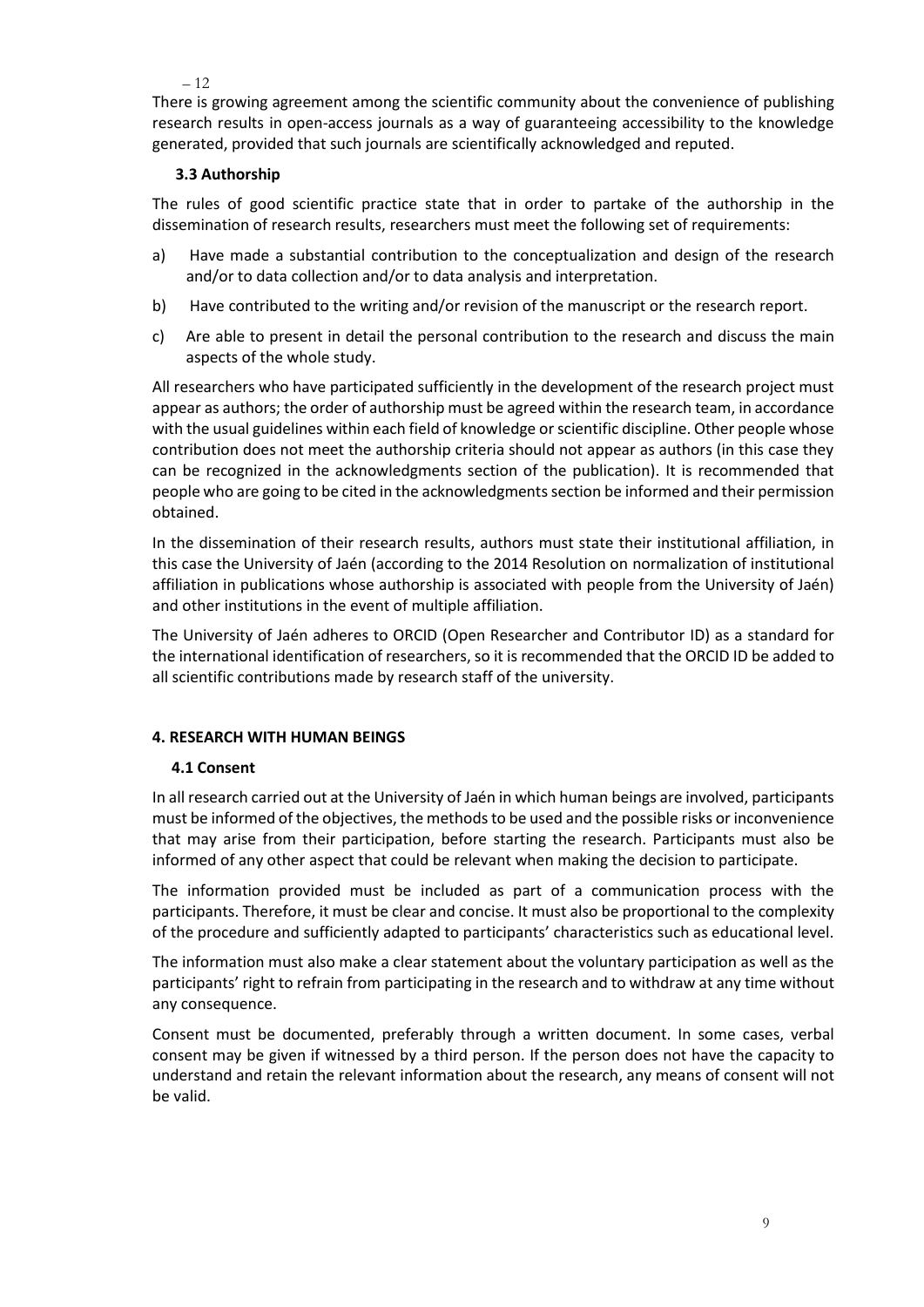– 13

# –  **4.2 Vulnerable groups**

Any research with human beings carried out at the University of Jaén has to especially assess the participation of vulnerable persons. In the context of research, vulnerable persons are those who may not be able to protect their own interests when deciding to participate (for example, those who have difficulty in assessing the risk–benefit ratio of their participation; those whose voluntary participation could be compromised when giving their consent owing to their relationship with the research staff; or those whose physical or psychological condition make them more likely to suffer harm).

When planning the research, the need for the participation of vulnerable persons should be considered. If the research could be carried out with non-vulnerable persons, the participation of the former should be avoided. In the event that their participation is necessary, the consent of a pertinent third party such as guardians, parents or legal representatives must be obtained. Even when this consent has been obtained, it is advisable to obtain the assent of the participants themselves.

# **4.3 Risks and benefits**

The person conducting the research must protect the participants from physical and psychological risks. In the context of the research, risk is understood as the potential physical or psychological harm or discomfort arising from some circumstance of the investigation. The person conducting the research must ensure that the benefits and potential risks and costs to participants are reasonably balanced. The risks and costs must also be minimized. If any physical or psychological damage occurs, action must be taken to alleviate any problems created.

### **4.4 Confidentiality of information**

Confidentiality implies researchers' commitment not to reveal information associated with the participants obtained during the investigation. Information obtained during research should be considered confidential unless previously stated otherwise.

If there are subsequent reasons to disclose the information obtained under conditions of confidentiality, the person's consent must be obtained. In this situation, it is also possible to proceed by anonymizing the information, that is, by decoupling the relationship between data/information and participants.

Researchers must establish conditions for the safekeeping of the information obtained during the investigation and must seek the necessary means to safeguard its confidentiality.

Participants have the right both to access and to refuse to access the information collected during the investigation. Researchers must abide by participants' decision in thisregard. If transmitting the information to participants, researchers must do so in a way that is understood by the participants. Research projects with human beings carried out at the University of Jaén must have the approval of the competent authority whenever required by current regulations.

# **5. ANIMAL RESEARCH**

Non-human animals are ethically valuable living beings in themselves; this implies ethical obligations towards them. The instrumental use of non-human animals in experiments carried out at the University of Jaén must be explicitly justified and limited by these three criteria (the three Rs):

Replacement: Replacing animals with other options in which they are not necessary, such as audio-visual media or virtual reality techniques, or using animals with a less developed perception of stress and pain.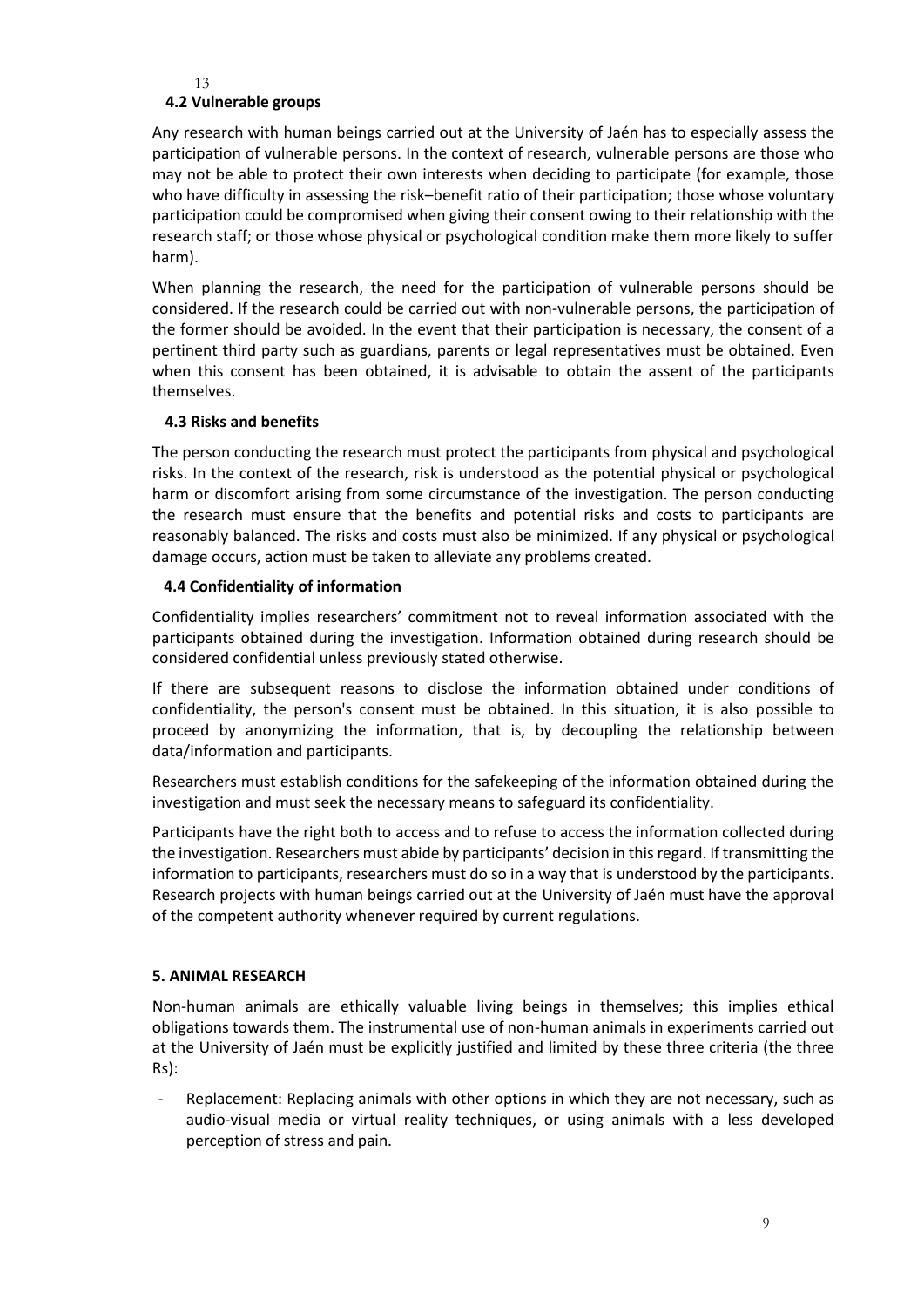– 14

- Reduction: Limitation of the number of animals necessary to obtain a valid sample. Statistical studies must be used that allow the researcher to clearly establish the minimum number of subjects to obtain satisfactory scientific results, taking into account the importance of choosing the species that is best adapted to the study.
- Refinement: Refinement of actions on animal models, and improvement of their living conditions. Similarly, concepts must be promoted that include environmental enrichment, the use of anaesthesia and analgesia, the classification of severity of procedures or the establishment of early endpoint criteria.

The Ethics Committee of the University of Jaén will guarantee the adequacy of the methodological, ethical and legal aspects of the research carried out in the institution, and guarantee the welfare of the animals used as experimental models in research.

Research projects carried out at the University of Jaén must have the approval of the competent authority. All personnel participating in the related procedures must have accredited training that enables them to perform the functions stated in national and European legislation.

# **6. RESEARCH WITH BIOLOGICAL AGENTS AND GENETICALLY MODIFIED ORGANISMS**

Researchers who carry out research activities with biological agents and genetically modified organisms (GMOs), cell cultures and human endoparasites susceptible of causing any type of infection, allergy or toxicity, must be rigorous in complying with the corresponding regulations. Also, they must always have a favourable report from the Ethics Committee in Research with GMOs and Biological Agents of the University of Jaén.

Researchers who carry out research activities with biological agents and GMOs must be aware of, evaluate and notify the Ethics Committee for Research with GMOs and Biological Agents of the University of Jaén of the risks, if any, of exposure to biological agents and GMOs, as well as take all appropriate measures to remove or minimize the risks arising from the use of biological agents and GMOs in research activities.

# **7. HEALTH AND SAFETY AND THE ENVIRONMENT**

The University of Jaén will ensure the development of research that guarantees the health and safety of people and respect for the environment. In this regard, the research groups, and especially the lead researchers, must be aware of the University's occupational risk prevention and environmental protection policies. Likewise, they must guarantee that their research activities are carried out in accordance with current legislation, as well as making adequate use of the resources, means, facilities and services made available to them by the University of Jaén.

All the research staff of the University of Jaén have the right to have information and effective protection in matters of health and safety at work.